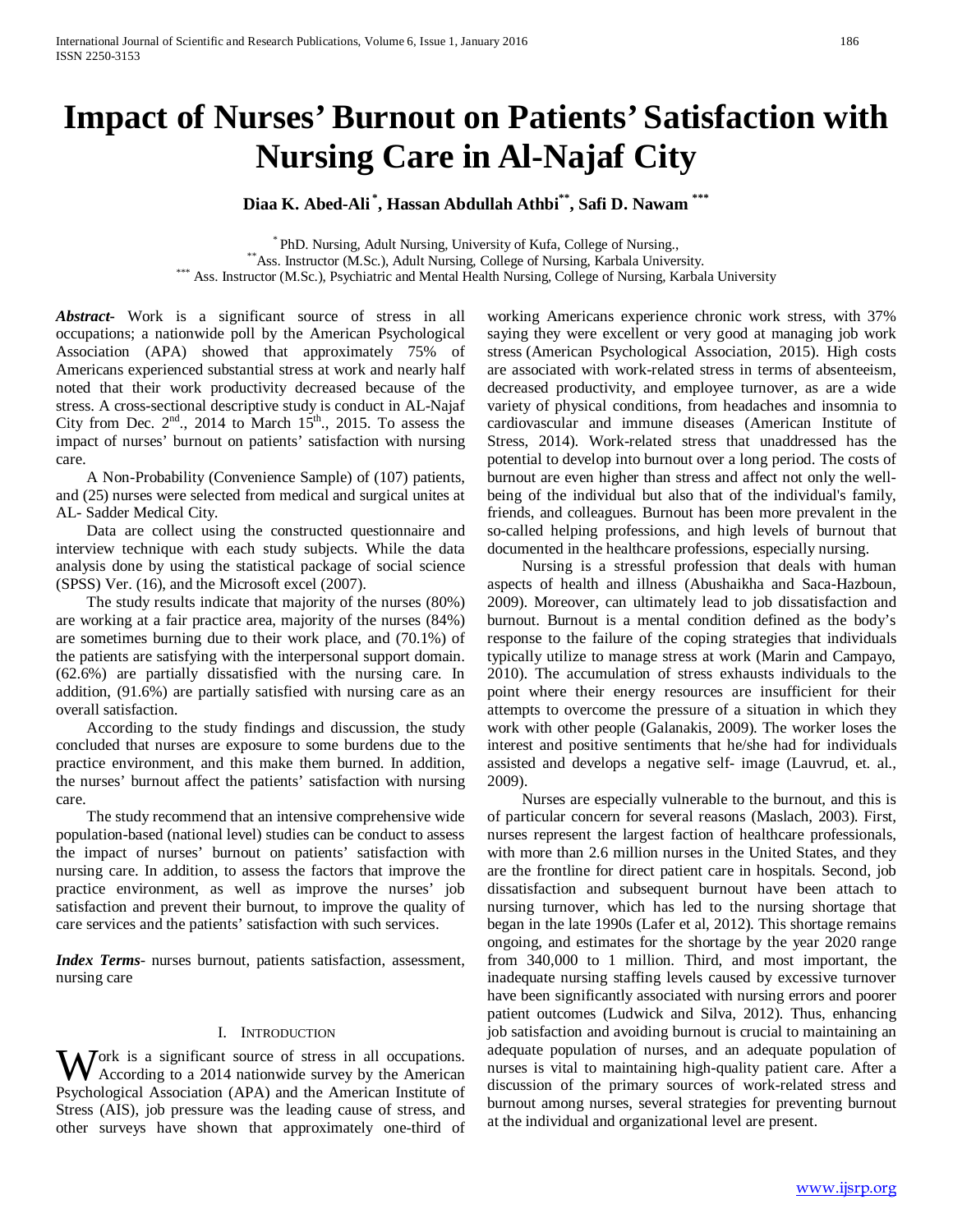The hospital nurse workforce is experiencing greater workloads resulting from shorter hospital stays, rising average patient acuity, fewer support resources, and a national nurse shortage. Higher nurse workloads are associated with burnout and job dissatisfaction, precursors to voluntary turnover that contribute to the understaffing of nurses in hospitals and poorer patient outcomes (Aiken, et. al., 2002).

 Indeed, more than 40% of hospital staff nurses score in the high range for job-related burnout, and more than 1 in 5 hospital staff nurses say they intend to leave their hospital jobs within 1 year (Aiken, et. al., 2001).

 The understaffing of nurses and the overwork of health professionals in hospitals were ranking by consumers as major threats to patient's safety. In addition, more patients are bringing their own caregivers to the hospital with them. Research on jobrelated burnout among human service workers, nurses in particular, suggests that organizational stressors in the work environment are important determinants of burnout and subsequent voluntary turnover. A largely separate research literature on patient satisfaction documents the importance of patients' satisfaction with nursing care in their overall ratings of satisfaction with their hospital care. This article examines the association between nurse burnout and patient satisfaction, and explores whether the factors that account for nurse burnout also account for patient dissatisfaction. The findings are important to understanding how to simultaneously stem the flight of nurses from hospital bedside care and improve patient satisfaction with care (Vahey, et. al., 2004).

#### II. METHODOLOGY

#### **Design of the Study:**

## A Cross-Sectional Descriptive study is conduct through the present study in order to achieve the early stated objectives. The period of the study is from Dec. 2<sup>nd</sup>, 2014 to March 15<sup>th</sup>, 2015.

## **ADMINISTRATIVE AGREEMENTS:**

 The researchers obtain an approval from the Nursing Specialties Department in the College of Nursing / University of Kufa. In addition, an official permission obtained from Al-Najaf Al-Ashraf Health Directorate/Al-Sadder Medical City, in order to interviewing each subject. Finally, subjects' agreement obtained from the nurses and the patients to answer the questionnaire questions.

#### **SETTING OF THE STUDY:**

 The study conducts in Al-Najaf City/Al-Najaf Al-Ashraf Health Directorate / Al-Sadder Medical city / Medical and Surgical Wards.

## **SAMPLE OF THE STUDY:**

 A Non-Probability (Convenience Sample) of (107) patients, and (25) nurses are included in the present study.

**STUDY INSTRUMENT: RESULTS:** 

 An assessment tool adopted and developed by the researcher to assess the impact of nurses' burnout on the patients' satisfaction with nursing care.

The final copy consists of the following parts:

**Part 1: Nurses' Sheet: which includes the following subparts:**

1- Nurses' demographic data form.

 Nurses' demographic data includes the nurses' residency, wards, gender, age, and marital status, levels of education, years of experience, and years of experience in a given area.

2- Nurses' work environment form.

 The nurses' work environment measured through application of the developed Nursing Work Index (NWI-R) Scale.

3- Nurses' burnout form.

 The nurses' burnout measured through application of the developed Maslach Burnout Inventory Scale (MBI).

#### **Part 2: Patients' Sheet: which includes the following subparts:**

1- Patients' demographic data.

 Patients' demographic data includes wards, residency, gender, age, marital status, occupation, levels of education, and number of previous hospitalization.

2- Patients' satisfaction with nursing care.

 The patients' satisfaction measured through application of the developed La Monica-Oberst Patient Satisfaction Scale (LOPSS).

## **DATA COLLECTION:**

 The data collected through the utilization of the developed questionnaire, and by means of structured interview technique with the subjects (patients and nurses) who individually interviewed, by using the Arabic version of the questionnaire.

#### **STATISTICAL ANALYSIS:**

 The following statistical data analysis approaches is used in order to analyze the data of the study under application of the statistical package of social sciences (SPSS) Ver. (16), and the Microsoft excel (2007):

#### **1. Descriptive Data Analysis**:

- a- Tables (Frequencies, Percentages, and cumulative Percent).
- b- Statistical figures (Bar Charts and Bie Charts).
- c- Cutoff point (66.66%) due to the three points Likert Scales with three levels of assessment for the practice environment, nurses' burnout, and patients' satisfaction.

## **2. Inferential Data Analysis:**

 This approach used to accept or reject the statistical hypothesis, which includes Chi-Square test for testing the independency distribution of the observed frequencies, and for measuring the association between the studies variables according to its type.

#### **Table (1): Nurses' Distribution According to their Demographic Data**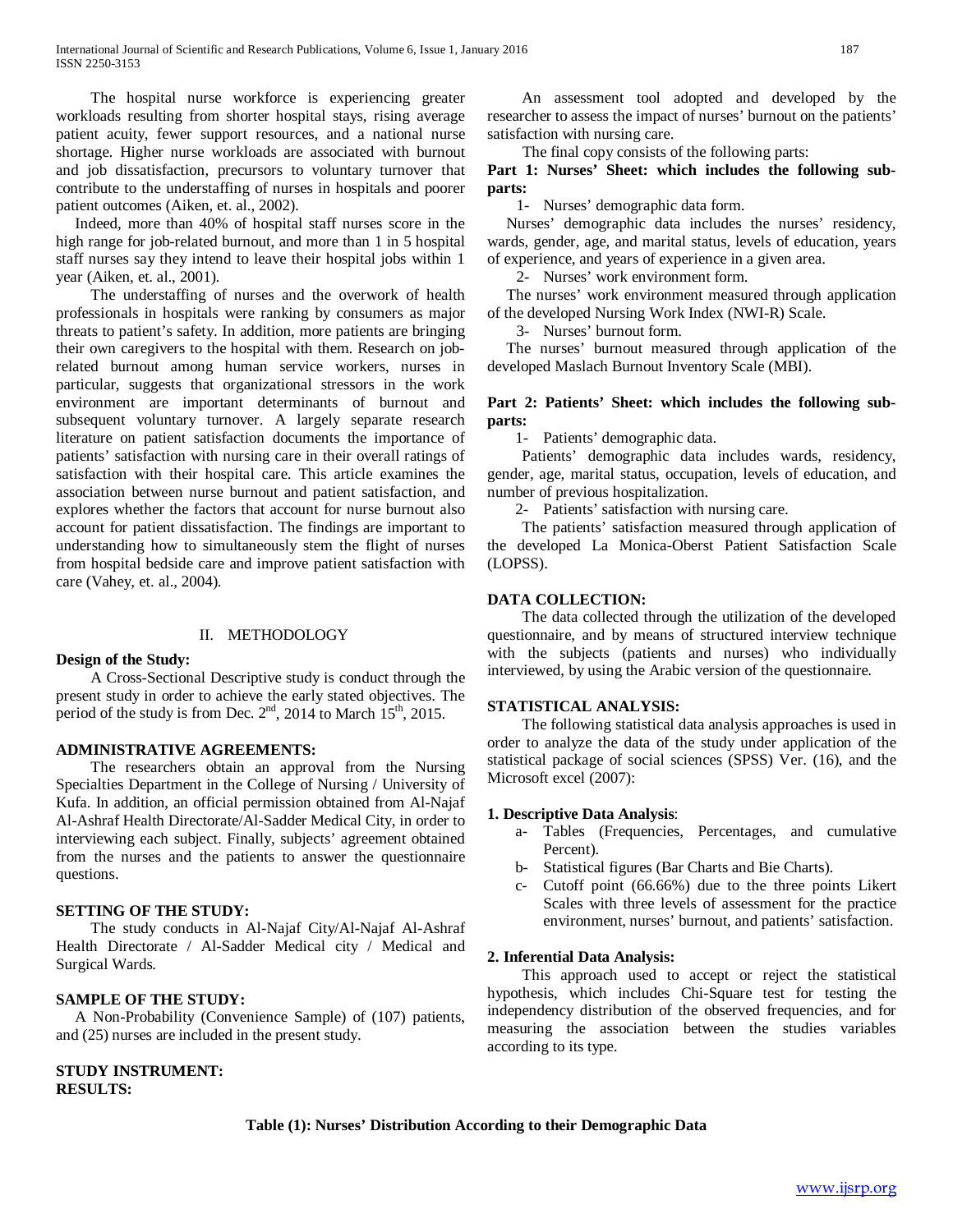**Years of Experience in a Given Area**

| Demographic<br>Data                  | <b>Rating And Intervals</b>                            | <b>Frequency</b> | <b>Percent</b>          | <b>Cumulative</b><br><b>Percent</b> |  |  |  |
|--------------------------------------|--------------------------------------------------------|------------------|-------------------------|-------------------------------------|--|--|--|
|                                      | Urban                                                  | 20               | 80                      | 80                                  |  |  |  |
| <b>Residency</b>                     | <b>Rural</b>                                           | 5                | 20                      | 100                                 |  |  |  |
| Wards                                | <b>Medical</b>                                         | 14               | 56                      | 56                                  |  |  |  |
|                                      | <b>Surgical</b>                                        | 11               | 44                      | <b>100</b>                          |  |  |  |
| <b>Gender</b>                        | <b>Male</b>                                            | 18               | 72                      | 72                                  |  |  |  |
|                                      | <b>Female</b>                                          | 7                | 28                      | <b>100</b>                          |  |  |  |
|                                      | $\epsilon = 20.00$                                     | 1                | $\overline{\mathbf{4}}$ | $\overline{\mathbf{4}}$             |  |  |  |
|                                      | $25.00 - 28.00$                                        | 9                | 36                      | 40                                  |  |  |  |
| <b>Age / Years</b>                   | $29.00 - 32.00$                                        | 14               | 56                      | 96                                  |  |  |  |
|                                      | $33.00+$                                               | $\mathbf{1}$     | $\boldsymbol{4}$        | 100                                 |  |  |  |
| Table (1) continued                  |                                                        |                  |                         |                                     |  |  |  |
|                                      |                                                        |                  |                         |                                     |  |  |  |
| Demographic<br>Data                  | <b>Rating And Intervals</b>                            | <b>Frequency</b> | <b>Percent</b>          | <b>Cumulative</b><br><b>Percent</b> |  |  |  |
|                                      | <b>Single</b>                                          | 10               | 40                      | 40                                  |  |  |  |
| <b>Marital Status</b>                | <b>Married</b>                                         | 15               | 60                      | 100                                 |  |  |  |
| Levels of                            | <b>Secondary Nursing School or Less</b><br><b>Than</b> | $\mathbf{1}$     | $\boldsymbol{4}$        | $\boldsymbol{4}$                    |  |  |  |
| <b>Educations</b>                    | <b>Technical Institute of Nursing</b>                  | 19               | 76                      | 80                                  |  |  |  |
|                                      | <b>College of Nursing</b>                              | 5                | 20                      | <b>100</b>                          |  |  |  |
|                                      | $\leq 1.00$                                            | 9                | 36                      | 36                                  |  |  |  |
| <b>Years of</b><br><b>Experience</b> | $2.00 - 6.00$                                          | 14               | 56                      | 92                                  |  |  |  |

**N (25)**

**<= 0.00 4 16 16 1.00 - 2.00 16 64 80 3.00+ 5 20 100**

 This table shows that most of the nurses are from urban residential area (80%), working at medical wards (56%), males (72%), within the age interval about 29-32 years old (56%), married (60%), technical institute graduated (76%), have 2-6 years of experience (56%), and have 1-2 years of experience in a given area (medical or surgical), (64%).

## **Table (2): Nurses' Distribution According to their Overall Responses to the Practice Environment Domain Items**

| <b>Main Domain</b>                    | <b>Nurses' Perspective toward</b><br><b>Practice Environment</b> | <b>Frequency</b> | <b>Percent</b> | <b>Cumulative</b><br><b>Percent</b> |
|---------------------------------------|------------------------------------------------------------------|------------------|----------------|-------------------------------------|
| <b>Practice</b><br><b>Environment</b> | Good<br><b>Practice</b><br><b>Environment</b>                    |                  | 8              | 8                                   |
|                                       | <b>Fair Practice Environment</b>                                 | <b>20</b>        | 80             | 88                                  |
|                                       | <b>Poor Practice Environment   3</b>                             |                  | 12             | 100                                 |
|                                       | Total                                                            | 25               | <b>100</b>     |                                     |

This table shows that majority of the nurses (80%) are working at a fair practice area.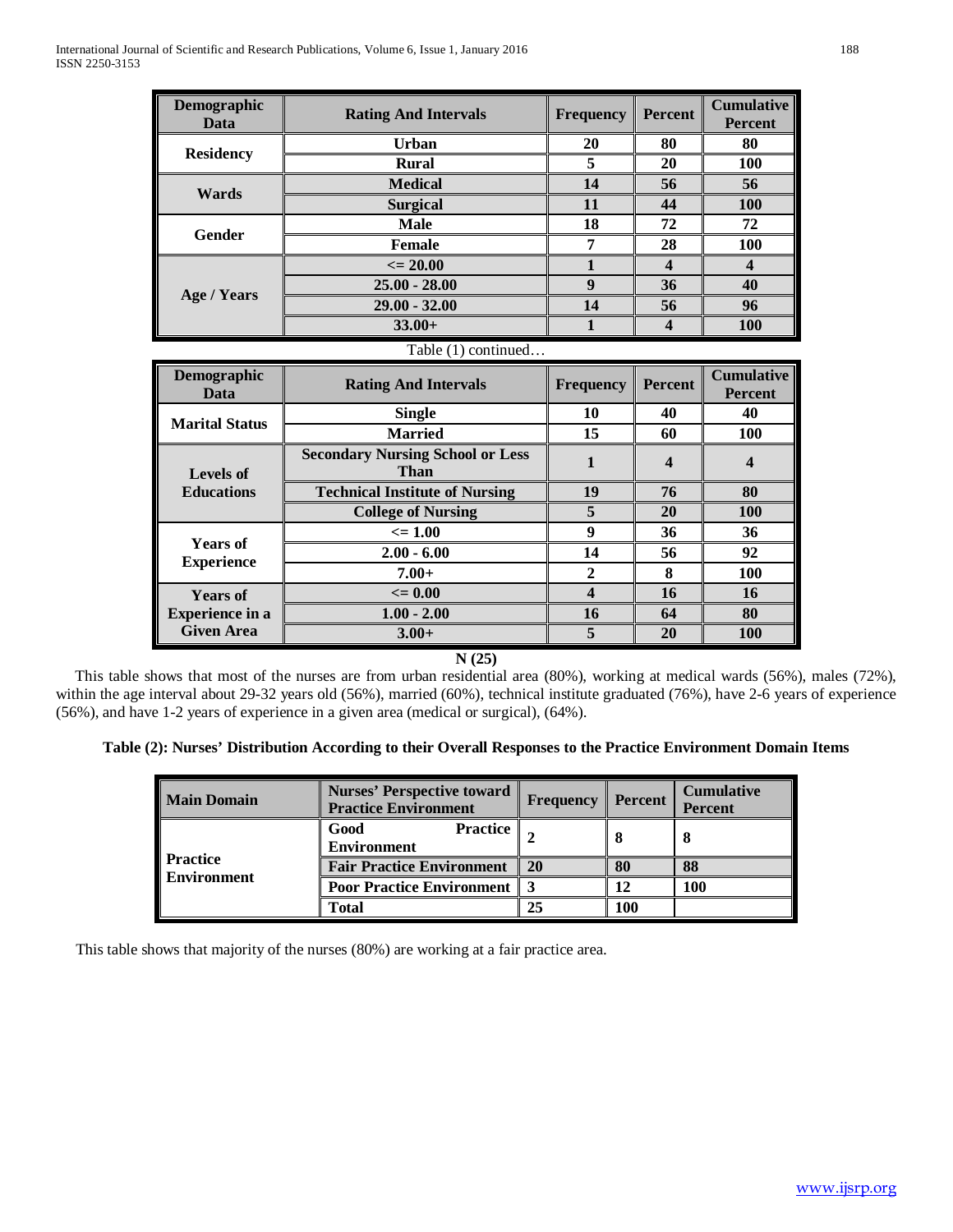

**Figure (1) Nurses' responses regarding their practice environment domain items**

| <b>Main Domain</b> | Nurses' sense of burnout | <b>Frequency Percent</b> |     | <b>Cumulative</b><br><b>Percent</b> |
|--------------------|--------------------------|--------------------------|-----|-------------------------------------|
| Nurses' burnout    | <b>Always Burned</b>     |                          |     |                                     |
|                    | <b>Sometime Burned</b>   |                          | 84  | 92                                  |
|                    | <b>Never be Burned</b>   |                          |     | 100                                 |
|                    | <b>Total</b>             |                          | 100 |                                     |

**Table (3): Nurses' Distribution According to their Overall Responses to the Nurses' Burnout Domain Items**

This table shows that majority of the nurses (84%) are sometime burned.



**Figure (2) Nurses' Distribution According to their sense of Burnout.**

|                         |                             |           | $\overline{\phantom{a}}$ |                                     |
|-------------------------|-----------------------------|-----------|--------------------------|-------------------------------------|
| <b>Demographic Data</b> | <b>Rating and Intervals</b> | Frequency | <b>Percent</b>           | <b>Cumulative</b><br><b>Percent</b> |
|                         | <b>Medical</b>              | 63        | 58.9                     | 58.9                                |
| Wards                   | <b>Surgical</b>             | 44        | $-41.1$                  | 100                                 |

**Table (4): Distribution of Patients According to their Demographic Data**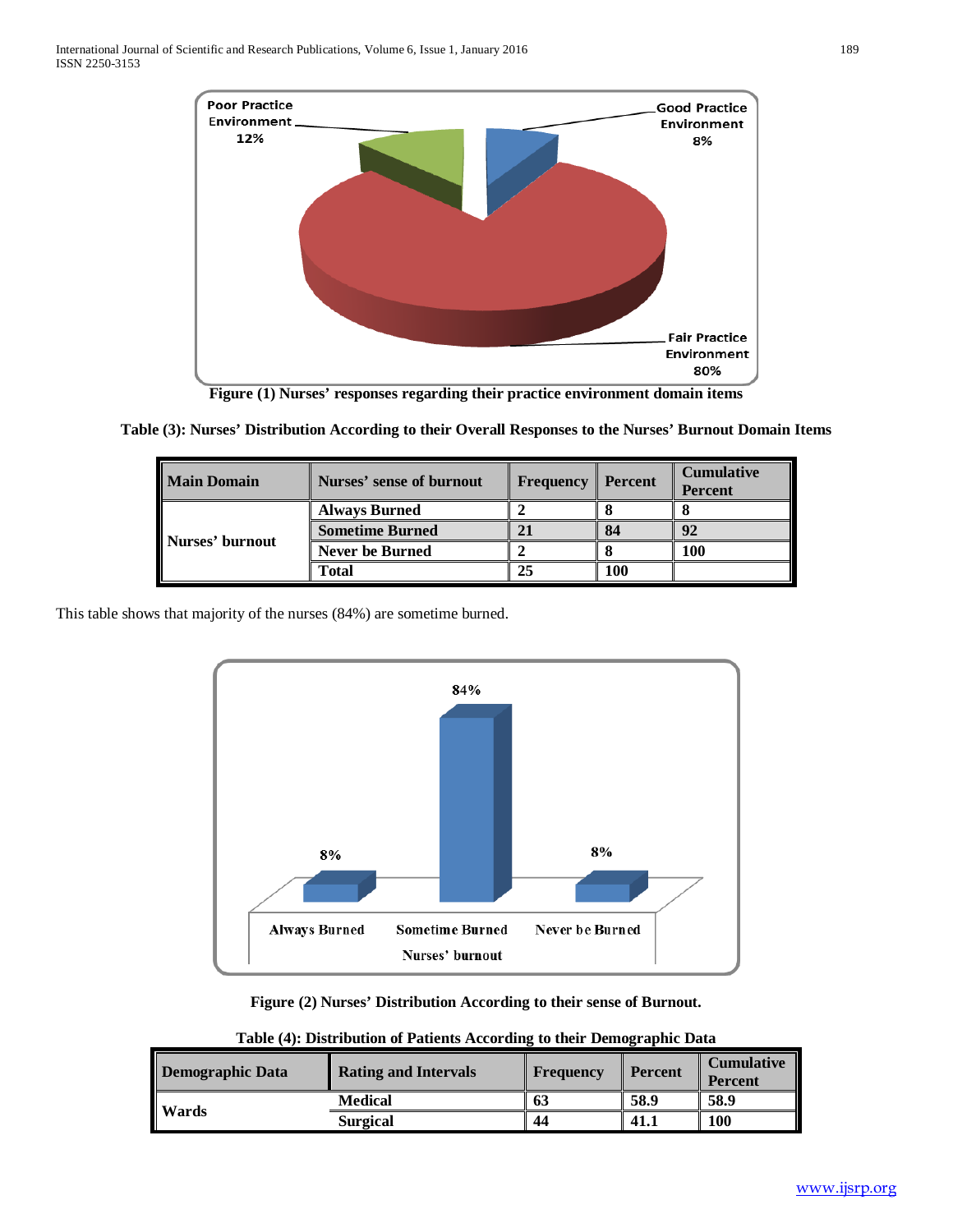|                                                 | <b>Urban</b>                                                        | 63             | 58.9 | 58.9 |
|-------------------------------------------------|---------------------------------------------------------------------|----------------|------|------|
| <b>Residency</b>                                | <b>Rural</b>                                                        | 44             | 41.1 | 100  |
|                                                 | <b>Male</b>                                                         | 58             | 54.2 | 54.2 |
| Gender                                          | <b>Female</b>                                                       | 49             | 45.8 | 100  |
|                                                 | $\epsilon = 18.00$                                                  | $\overline{7}$ | 6.5  | 6.5  |
|                                                 | $19.00 - 31.25$                                                     | 29             | 27.1 | 33.6 |
| Age / Years                                     | $31.26 - 44.50$                                                     | 22             | 20.6 | 54.2 |
|                                                 | $44.51 - 57.75$                                                     | 32             | 29.9 | 84.1 |
|                                                 | $57.76+$                                                            | 17             | 15.9 | 100  |
|                                                 | <b>Single</b>                                                       | 30             | 28   | 28   |
| <b>Marital Status</b>                           | <b>Married</b>                                                      | 74             | 69.2 | 97.2 |
|                                                 | <b>Separated</b>                                                    | $\mathbf{3}$   | 2.8  | 100  |
|                                                 | <b>Governmental Employee</b>                                        | 10             | 9.3  | 9.3  |
|                                                 | <b>Private Worker</b>                                               | 39             | 36.4 | 45.8 |
| <b>Occupational Status</b>                      | <b>Retired</b>                                                      | 18             | 16.8 | 62.6 |
|                                                 | <b>Jobless</b>                                                      | 40             | 37.4 | 100  |
|                                                 | <b>Illiterate</b>                                                   | 26             | 24.3 | 24.3 |
|                                                 | <b>School</b><br><b>Primary</b><br><b>Graduated</b>                 | 42             | 39.3 | 63.6 |
| <b>Levels of Education</b>                      | <b>Secondary</b><br><b>School</b><br><b>Graduated</b>               | 33             | 30.8 | 94.4 |
|                                                 | <b>Institute</b><br><b>Or</b><br><b>College</b><br><b>Graduated</b> | 6              | 5.6  | 100  |
|                                                 | $\leq$ 0.00                                                         | 10             | 9.3  | 9.3  |
|                                                 | $1.00 - 9.00$                                                       | 72             | 67.3 | 76.6 |
| <b>Number</b><br>of Previous<br>Hospitalization | $10.00 - 18.00$                                                     | 17             | 15.9 | 92.5 |
|                                                 | $19.00 - 27.00$                                                     | 6              | 5.6  | 98.1 |
|                                                 | $28.00+$                                                            | $\overline{2}$ | 1.9  | 100  |

## **N (107)**

 This table shows that most of the patients are admitted to medical wards (58.9%), from urban residential area (58.9%), males (54.2%), within age interval about 44.51-57.75 years old (29.9%), married (69.2%), jobless (37.4%), primary school graduated (39.3%), and admitted to the hospital 1-9 times previously (67.3%).

| Table (5): Distribution of Patients According to their Satisfaction with Nursing Care |  |  |  |
|---------------------------------------------------------------------------------------|--|--|--|
|                                                                                       |  |  |  |

| Main<br>of<br>domains<br>patients' satisfaction        | Levels of patients' satisfaction | <b>Frequency</b> | <b>Percent</b> |
|--------------------------------------------------------|----------------------------------|------------------|----------------|
|                                                        | <b>Satisfied</b>                 | 75               | 70.1           |
| Interpersonal Support /<br><b>Patients' Impression</b> | <b>Partially Satisfied</b>       | 29               | 27.1           |
|                                                        | Unsatisfied                      |                  | 2.8            |
|                                                        | <b>Satisfied</b>                 |                  | 2.8            |
| <b>Patients' Dissatisfaction</b>                       | <b>Partially dissatisfied</b>    | 67               | 62.6           |
|                                                        | dissatisfied                     | 37               | 34.6           |
|                                                        | <b>Satisfied</b>                 |                  | 6.5            |
| Patients'<br><b>Overall</b><br><b>Satisfaction</b>     | <b>Partially Satisfied</b>       | 98               | 91.6           |
|                                                        | Unsatisfied                      |                  | 1.9            |

 This table shows that patients' satisfaction with nursing care distributed as follow: (70.1%) are satisfied with the interpersonal support domain, (62.6%) are partially dissatisfied with the nursing care, and (91.6%) are partially satisfied with nursing care as an overall satisfaction.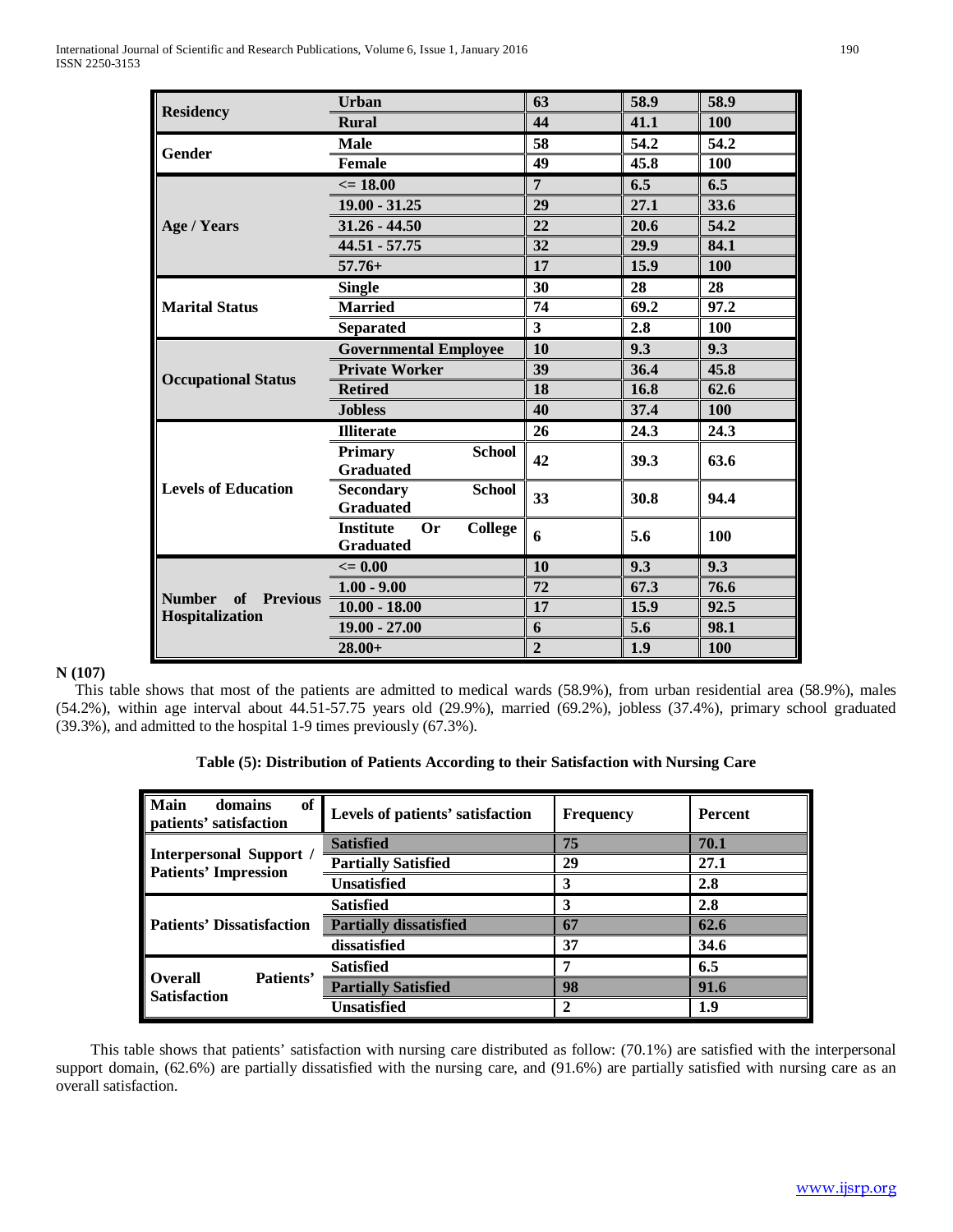

**Figure (3) Distribution of Patients According to their Satisfaction with Nursing Care**

|                           |                                  | <b>Practice Environment</b>                   |                                            |                                               |                                                |
|---------------------------|----------------------------------|-----------------------------------------------|--------------------------------------------|-----------------------------------------------|------------------------------------------------|
| <b>Main</b><br>domain     | Nurses' sense of<br>burnout      | Good<br><b>Practice</b><br><b>Environment</b> | <b>Fair Practice</b><br><b>Environment</b> | Poor<br><b>Practice</b><br><b>Environment</b> | <b>Significance</b>                            |
| Nurses'<br><b>Burnout</b> | <b>Always Burned</b>             | 2                                             |                                            |                                               |                                                |
|                           | <b>Sometime</b><br><b>Burned</b> |                                               | 18                                         |                                               | $\chi^2$ = 27.171<br>d.f. = 4<br>$p - value =$ |
|                           | <b>Never Be Burned</b>           | 0                                             |                                            |                                               | 0.00                                           |
|                           | <b>Total</b>                     |                                               | 20                                         |                                               |                                                |

 This table shows that there is a highly significant association between the nurses practice environment and their burnout at p-value less than 0.001.

**Table 3.4.: Association between Nurses' Burnout and the Patients' Satisfaction with Nursing Care**

| <b>Main domain</b> | <b>Nurses'</b><br>sense<br><b>Iburnout</b> | <b>Patients' Satisfaction</b> |                                      |                                   |                                                        |
|--------------------|--------------------------------------------|-------------------------------|--------------------------------------|-----------------------------------|--------------------------------------------------------|
|                    |                                            | Satisfied                     | <b>Partially</b><br><b>Satisfied</b> | <i><u><b>IUnsatisfied</b></u></i> | <b>Significance</b>                                    |
| Nurses' Burnout    | Never be Burned                            |                               |                                      |                                   | $\chi^2$ = 22.911<br>$\mathbf{d} \cdot \mathbf{f} = 4$ |
|                    | <b>Sometime Burned</b>                     |                               | 18                                   |                                   |                                                        |
|                    | <b>Always Burned</b>                       |                               |                                      |                                   | $\vert \mathbf{p} - \mathbf{value} = 0.00 \vert$       |
|                    | Total                                      |                               | 20                                   |                                   |                                                        |

 This table shows that there is a highly significant association between the nurses' burnout and the patients' satisfaction with the nursing care at p-value less than 0.001.

#### III. DISCUSSION

 The hospital nurse workforce is experiencing greater workloads resulting from shorter hospital stays, rising average patient acuity, fewer support resources, and a national nurse shortage. Higher nurse workloads are associated with burnout and job dissatisfaction, precursors to voluntary turnover that contribute to the understaffing of nurses in hospitals and poorer patient outcomes.

 The study results show that majority of the nurses are working at a fair practice area. In addition, the practice environment sometime burned the majority of the nurses. In addition, there is a highly significant impact of the nurses practice environment on their burnout levels. These results come because those organizational stressors in the work environment are important determinants of burnout. These results are supported by **Aiken,**